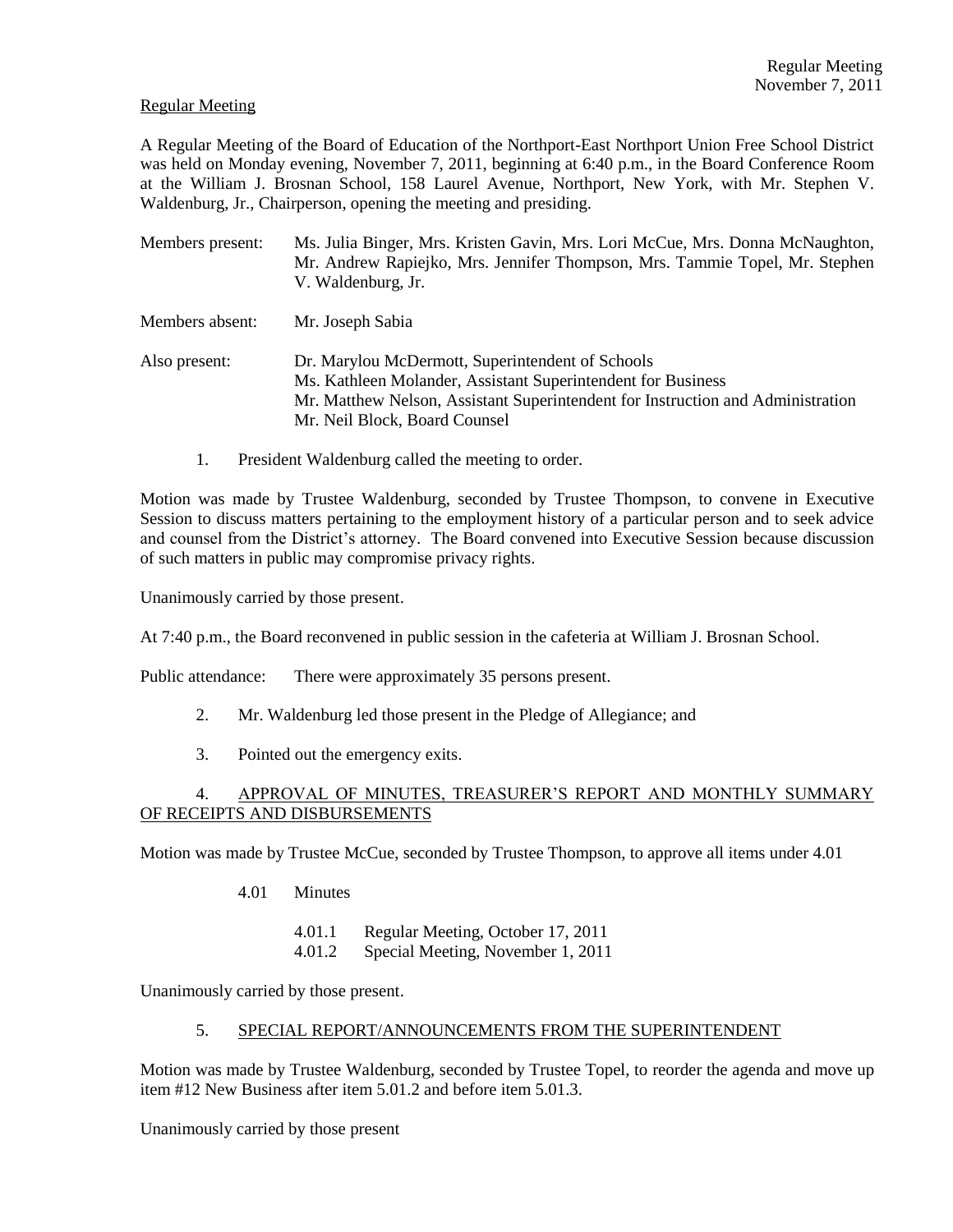### 5.01 Accomplishments of Staff and Students

5.01.1 Ms. Denise Keenan, Assistant Principal and Administrator in Charge of Business Education, introduced Connor Murphy, Business Department Student of the Month. Ms. Keenan stated that Connor has enrolled in numerous Business courses including IB Business and Management Higher Level, College Accounting, Sports Marketing, AOF Introduction to Business, Financial Planning, and Entrepreneurship. Connor's IB Business and Management teacher reported that Connor is one of the most conscientious learners and his enthusiasm to learn and eagerness to achieve success is truly inspirational. Ms. Keenan stated that Connor enrolled in two of the most challenging business courses offered at Northport High School. His determination to learn and succeed along with his positive attitude helped him earn an extremely high grade on the very challenging IB examination. Connor also enrolled in College Accounting, a rigorous course that covers complex topics such as analyzing financial transactions, preparing financial statements, completing the accounting cycle, valuing inventory and calculating depreciation. Ms. Keenan noted that Connor is an active member of the National Honor Society and Business Honor Society. Ms. Keenan stated that Connor will have a successful future due to his keen insight of the business content he has learned and his determination to grow and succeed.

President Waldenburg and Dr. McDermott congratulated Connor on his achievements and presented him with a commendation from the Board.

5.01.2 Mr. Dan McKeon, Assistant Principal and Administrator in Charge of Family and Consumer Science Education, introduced Emma Gozelski, Family and Consumer Science Department Student of the Month. Mr. McKeon stated that Emma is an intelligent, compassionate and creative young woman. Emma has completed work in Early Childhood Education, Family Dynamics, Literacy Lab and the college level course, Child Psychology and Development. She is currently enrolled in Early Childhood Education Planning and Administration where she plays an essential part in the management of the preschool classroom. Mr. McKeon noted that Emma serves as co-president of Northport High School's Future Educators Association and has planned and participated in many successful activities. Emma's conscientiousness and disciplined work habits infuse into all she does. She is a hard working dedicated individual who exhibits compassion, empathy and patience while working with young children. Mr. McKeon stated that Emma spends the majority of her time after school at the dance studio, dancing 5-7 days a week. Emma hopes to dance in college and possibly double major in dance and either pediatric physical therapy or occupational therapy. Mr. McKeon stated that Emma is a wonderful role model and mentor to the high school students in the classroom and during FEA activities.

President Waldenburg and Dr. McDermott congratulated Emma on her achievements and presented her with a commendation from the Board.

## 12. NEW BUSINESS

President Waldenburg stated that an opportunity was brought to the attention of the District to join several school districts that border the Long Island Sound to legally extend the District's boundaries into the Sound to draw in the land and properties involved with the Iroquois Pipeline for additional revenue.

Board Counsel Neil Block stated that the Iroquois Pipeline is a natural gas line which runs from Canada through the waters of Nassau and Suffolk Counties and is a taxable entity. The District cannot presently realize the tax benefit boundary as it only extends to the shoreline. Counsel Block stated that there is a procedure in Education Law that enables school districts to alter boundaries. The process entails the generation of a legal document by special counsel which is submitted to the district superintendent for signature and then sent to the State Education Department and to the taxable jurisdiction. Through the process the school district can alter its boundaries into the Long Island Sound towards the Connecticut state line to capture taxable benefits of the Iroquois Pipeline. Counsel Block noted that the Kings Park and Smithtown school districts are currently realizing these benefits and there are five districts in Nassau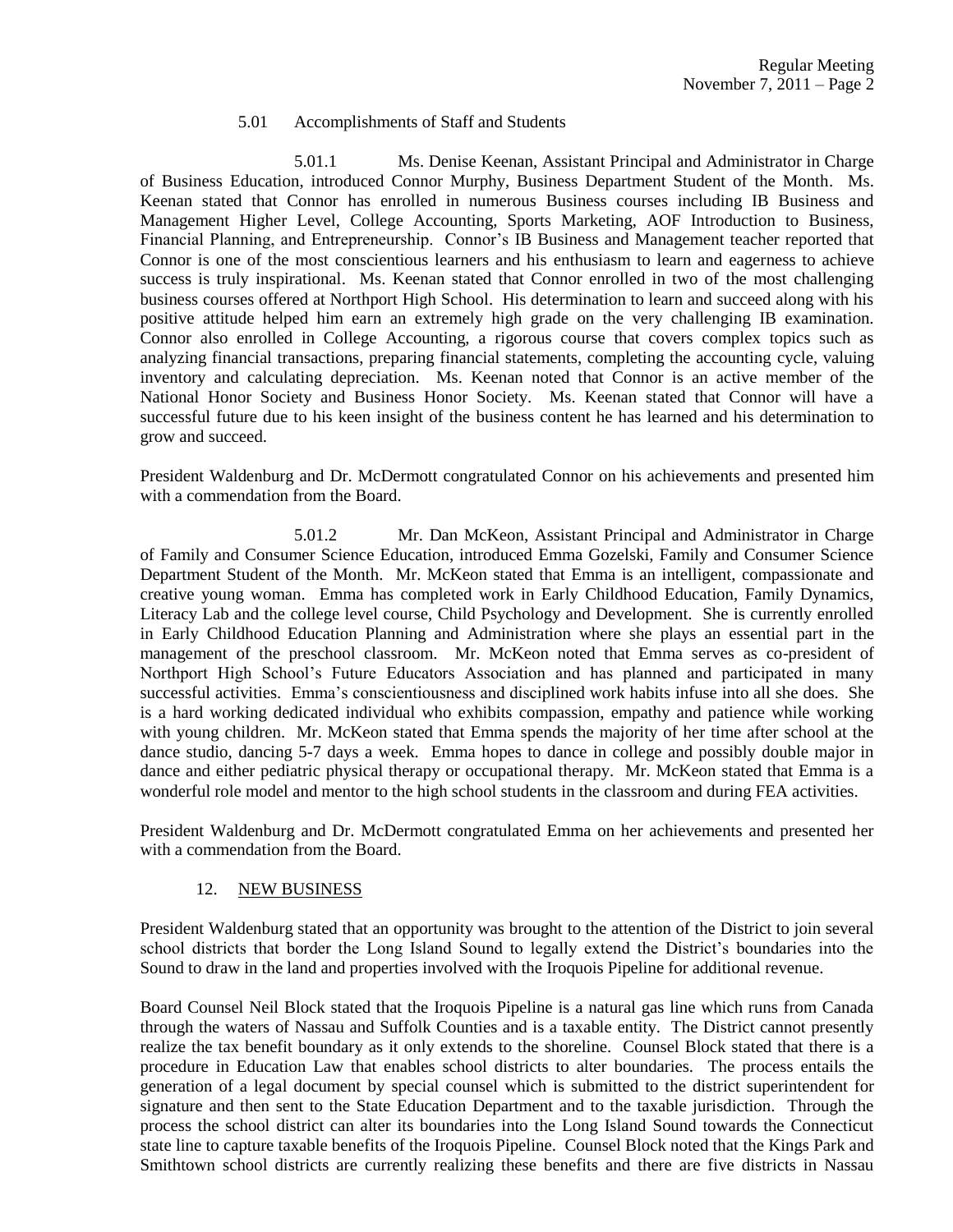County who are currently engaged in the initiative. Mr. Block stated that the costs associated with the District joining the consortium in the initiative would be nominal compared to the benefit the taxpayers would receive.

There was a brief discussion regarding the other districts involved in the initiative, an inter-municipal agreement, and the timeline for receiving the revenue.

Motion was made by Trustee Waldenburg, seconded by Trustee McNaughton, to approve the following resolution:

"RESOLVED, that the Board of Education of the Northport-East Northport Union Free School District hereby authorizes and directs District administration to undertake any and all steps as may be necessary to extend the geographical boundaries of the District to adjacent underwater areas of the Long Island Sound so as to render those underwater areas taxable real property; and

BE IT FURTHER RESOLVED, that the Board of Education of the Northport-East Northport Union Free School District specifically authorizes District administration to execute the appropriate intermunicipal cooperation agreement for the necessary land surveying services to be performed by DeBruin Geomatics and for legal services rendered by the law firm of Berkman, Henock, Peterson, Peddy & Fenchel, PC; and

BE IT FURTHER RESOLVED, that the Board of Education consents to the drafting and entry of the appropriate Order by the Interim District Superintendent of the Board of Cooperative Educational Services of Western Suffolk County to effectuate the said extension of District boundaries; and

BE IT FURTHER RESOLVED, that the Board of Education authorizes the expenditure of no more than \$10,000.00 for its proportionate share of the land surveying and legal costs related to this resolution."

Vote on Trustee Waldenburg's motion was unanimously carried by those present.

5.01.3 Dr. Marylou McDermott, Superintendent, introduced Ms. Julia Lang-Shapiro, Chairperson of Art Education, recipient of the following three awards from The Council for Art Education: Youth Art Month Award of Merit, Youth Art Month Special Recognition, and Special Recognition for Outstanding New Promotion of Youth Art Month.

President Waldenburg and Dr. McDermott congratulated Ms. Lang-Shapiro for her accomplishments and presented her with a commendation from the Board.

Dr. Marylou McDermott, Superintendent, announced that Superintendent's Conference Day will be held on Tuesday, November 8<sup>th</sup> and that netbooks would be distributed to professional staff with professional development workshops on their use.

Mr. Matt Nelson, Assistant Superintendent of Instruction and Administration, stated that 70 teachers had volunteered to train the professional staff on the netbook tablets using SmartExchange, Moodle Content Management System related to a virtual on-line plan book, E-School data gradebook, Discovery streaming and other subscriptions such as Reading A-Z and Brainpop. Mr. Nelson noted that teacher aides and teaching assistants would be receiving training at the high school no working with students with special needs and multi-sensory reading instruction.

5.02 Review of Instructional Initiatives in the following area: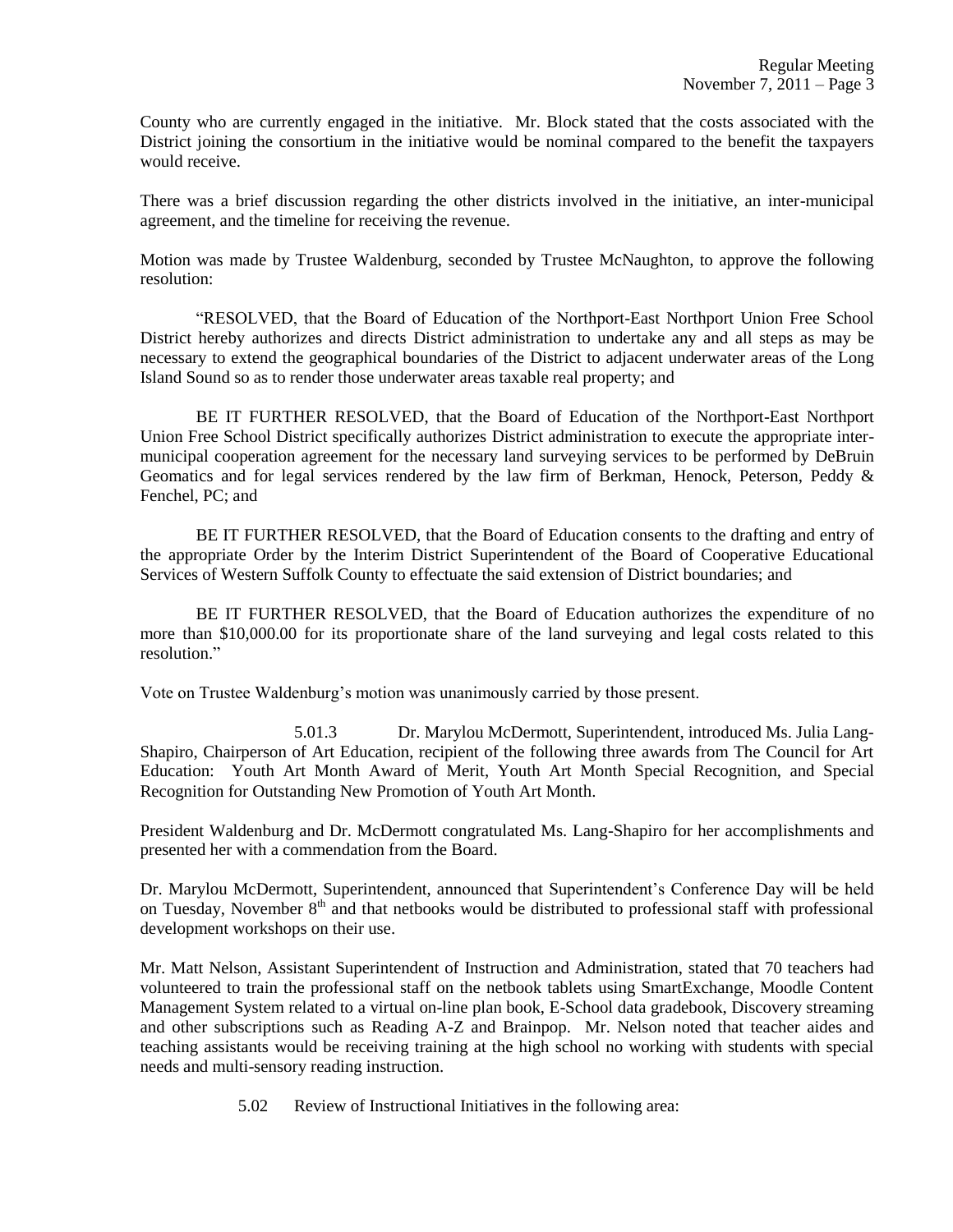#### 5.02.1 Mathematics

Mr. Daniel Drance, District Chairperson of Mathematics K-12, presented the 2011-2012 Department of Mathematics Initiatives. Mr. Drance reviewed the 2010-2011 mathematics initiatives and departmental highlights. The 2011-2012 initiatives include continued development of differentiated instructional methods by further development of tiered learning activities and by introduction of anchor activities, focusing on algebra and geometry district-wide; providing and seeking out relevant professional development opportunities so that all staff will grow in the use of instructional technology, including Moodle, SmartBoard and NWEA; use of in-class, State and NWEA testing data to target instruction and foster continued student growth; implementation of the Common Core Learning Standards; and support of District efforts to strengthen a "culture of respect" through Departmental professional development and collegial practices that will deter and eliminate "physical, verbal and virtual bullying behaviors".

Mr. Drance stated that the Common Core Learning Standards is a nationalized curriculum being implemented by 44 states. The curriculum provides instruction at a deeper level, with an emphasis more on process and applicability than rote or the final product. It blends facts and fluency with rigor and critical thinking with a focus on college and career readiness.

Mr. Drance reviewed the data for the Grades 3-8 State Math Tests, Cohort Regents Proficiency and Mastery Levels, Regents Performance Regional Comparison, Advanced Placement (AP) Courses and International Baccalaureate (IB) Courses.

There was a discussion regarding the Common Core Learning Standards, GoMath!, computer science course, anchor activities, differentiated instruction and the testing data.

President Waldenburg thanked Mr. Drance for his informative report.

5.03 Motion was made by Trustee Rapiejko, seconded by Trustee Thompson, to receive the Annual Report of the Independent Auditor, prepared by Cullen & Danowski, LLP for the year ending June 30, 2011.

5.03.1 Financial Statements and Supplemental Information

Trustee Rapiejko stated that the Audit Committee met before this evening's Board meeting and voted to recommend that the Board accept the Annual Report for the year ending June 30, 2011.

President Waldenburg stated that Mr. Peter Rodriguez from Cullen & Danowski, LLP would be present at the next Board meeting scheduled for November  $21<sup>st</sup>$  to discuss the Annual Report.

Vote on Trustee Rapiejko's motion to receive the Annual Report of the Independent Auditor, prepared by Cullen & Danowski, LLP for the year ending June 30, 2011 was unanimously carried by those present.

5.04 President Waldenburg reviewed the upcoming meetings of November  $21<sup>st</sup>$  and December  $12^{th}$ .

#### 6. COMMUNICATIONS

6.01 E-mail from Mr. Stan Lipton to Members of the Board, received October 17, 2011, re: changing some of the food choices to the kids.

Mr. Lipton addressed the Board and asked how someone would go about implementing healthier dietary changes for the students.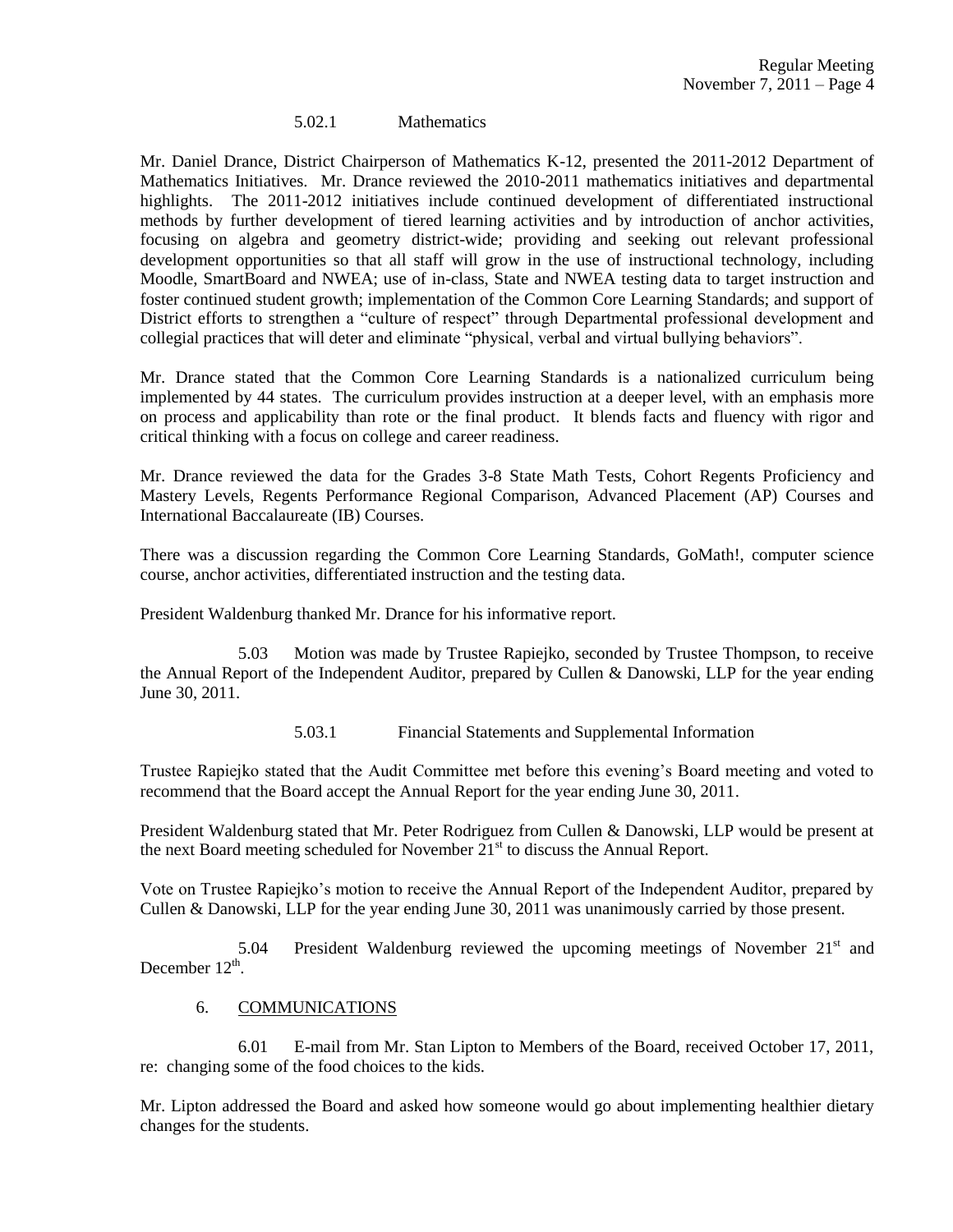Mr. Andrew Bromm, School Lunch Manager, stated that the past few years the District has embarked on a number of initiatives including eliminating empty calorie snacks, removing foods containing artificial dyes, replacing sugared drinks with vitamin water and an organic beverage and eliminating strawberry milk. Mr. Bromm stated that the USDA has embarked on a complete overhaul of the school lunch program and the District is in complete compliance. Mr. Bromm stated that there is a School Lunch Advisory Committee and that Mr. Lipton is welcome to attend the next meeting.

#### 7. PUBLIC PARTICIPATION

Name Comment

Albert Prisco Stated that he sent two letters to the Board regarding the TANS resolution Resident and the discussion of mergers with Dr. Cantor. Mr. Prisco stated that he does not think the Board has the right to turn down any letter from a taxpayer in the District.

President Waldenburg stated that as Board President it is his job to set the agenda for the meeting and the Board has already discussed the topic of mergers and will not be reviewing it any further at this time. Mr. Waldenburg stated that the meeting of the Board of Education is for the board to conduct business in public and that technically there is no provision or requirement to allow the public to make any comments. Mr. Waldenburg stated that the Board has always encouraged community input.

| Nina Dorata | Inquired why the ERS reserve fund at \$6.3 million is 2.5 times what the |
|-------------|--------------------------------------------------------------------------|
| Resident    | anticipated 2011-2012 expenditures are.                                  |

Dr. McDermott stated that she did not want to give inaccurate information and that Ms. Molander, Assistant Superintendent for Business, would be available to answer her question at the November  $21<sup>st</sup>$ Board meeting. Dr. McDermott stated that the District is doing everything it can to keep the tax levy as low as possible by deliberately spending as little as possible and that any money leftover is returned to the taxpayers and used to fund reserves so the District is not faced with large bills. Dr. McDermott stated that ERS costs continue to grow.

Motion was made by Trustee McNaughton, seconded by Trustee Binger, to approve all items under 8. and 9., including Supplemental 8.01.1 (Schedule A #65-73), and excluding severed item 8.01.5 (Schedule L)

## 8. SUPERINTENDENT'S REPORT, GENERAL

8.01 Personnel Schedules, each dated November 7, 2011, and each attached and made part of the official minutes:

- 8.01.1 Schedule A Certified Staff (including Supplemental #65-73)
- 8.01.2 Schedule B Non-Instructional Staff
- 8.01.3 Schedule C Salary Transfers
- 8.01.4 Schedule D Extra Pay
- 8.01.5 SEVERED
- 8.01.6 Schedule M Tenure

## 9. SUPERINTENDENT'S REPORT FINANCIAL

9.01 Authorizing the Board President to execute a lease with Island Kids Early Childhood Center, Inc. for the leasing of space at the William J. Brosnan School commencing on September 1, 2011 and to terminate on August 31, 2014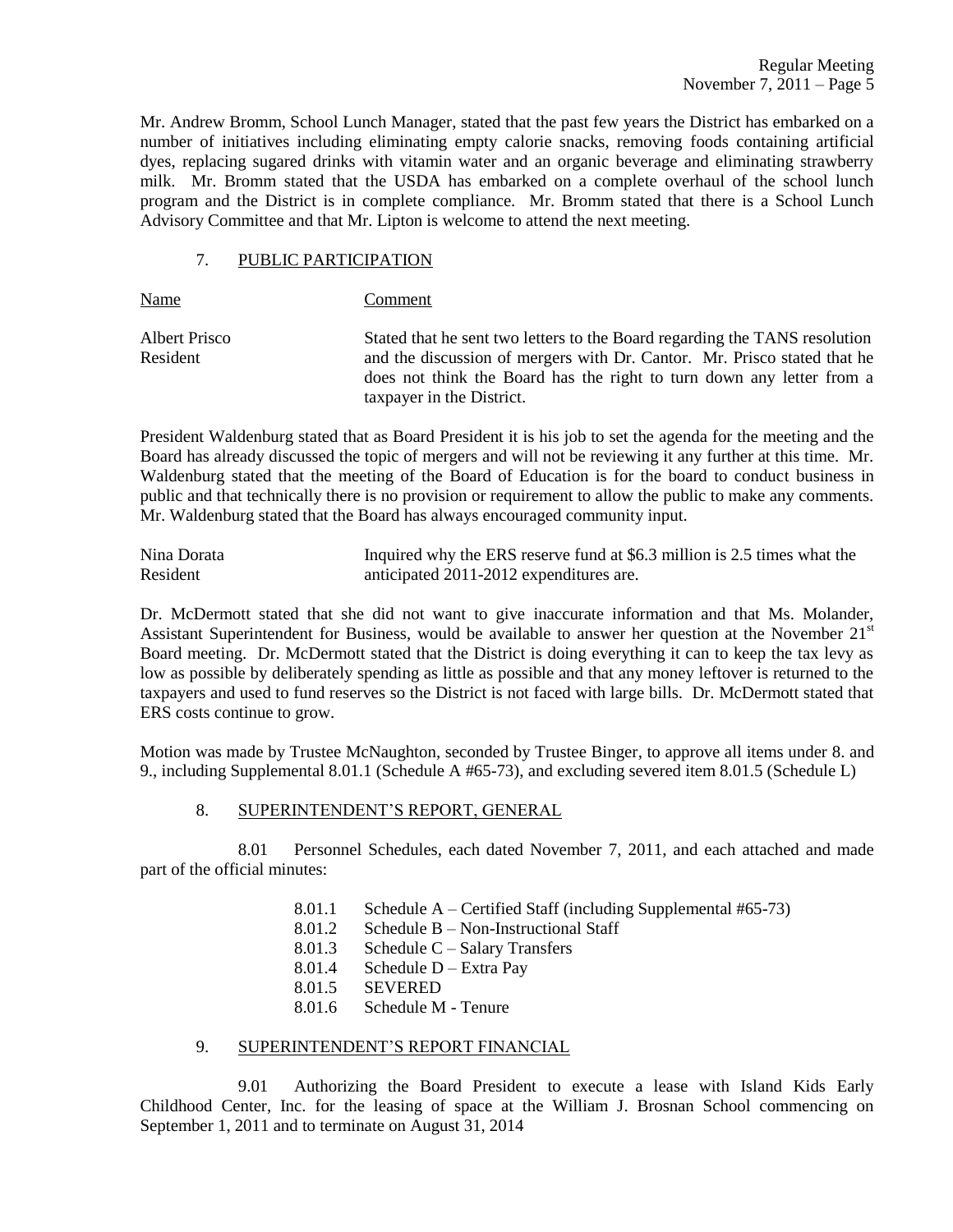9.02 Approving the following resolution:

"WHEREAS, on or about November 19, 2010, the Board of Education entered into an agreement with Answer Vending, Inc. for the installation, stocking, operation, service and maintenance of beverage and snack vending machines; and

WHEREAS, the initial term of such agreement expired on June 30, 2011; and

WHEREAS, the School District is desirous of renewing the Agreement for an additional one year term upon the same terms and conditions; and

WHEREAS, the Answer Vending is ready and willing to perform the vending services for the term July 1, 2011 through June 30, 2012

NOW THEREFORE, BE IT RESOLVED, that the Board of Education authorizes renewal of the agreement for the term commencing July 1, 2011 through June 30, 2012"

9.03 Approving a 2011-2012 Service Agreement between the Board of Education of the Northport-East Northport Union Free School District and S.A.I.L. at Ferncliff Manor

9.04 Approving a 2011-2012 Service Agreement between the Board of Education of the Northport-East Northport Union Free School District and the NSSA/The Martin C. Barell School

Vote on Trustee McNaughton's motion to approve all items under 8. and 9., including Supplemental 8.01.1 (Schedule A #65-73), and excluding severed item 8.01.5 (Schedule L) was unanimously carried by those present.

Motion was made by Trustee McCue, seconded by Trustee Binger, to approve severed item 8.01.5 (Schedule L)

8.01.5 Schedule L – PDC UTN

Vote on Trustee McCue's motion was as follows:

YES: Ms. Binger, Mrs. Gavin, Mrs. McCue, Mr. Rapiejko, Mrs. Thompson, Mrs. Topel, Mr. Waldenburg ABSTAIN: Mrs. McNaughton ABSENT: Mr. Sabia

Motion passed.

- 10. SUPERINTENDENT'S REPORT FOR INFORMATION ONLY
	- 10.01 Schedule H Use of Facilities
	- 10.02 Schedule I Home Instruction
- 11. UNFINISHED BUSINESS

Trustee McCue stated that she and Vice President McNaughton attended the New York State School Boards Association Annual Meeting in Buffalo, NY on October 29, 2011. At the business meeting 21 resolutions were voted on of which 19 passed and two failed. Trustee McCue stated that the resolution from the Northport-East Northport Board of Education regarding TANs passed overwhelmingly and it now has the weight of the New York State School Boards Association lobbying efforts behind it. Trustee